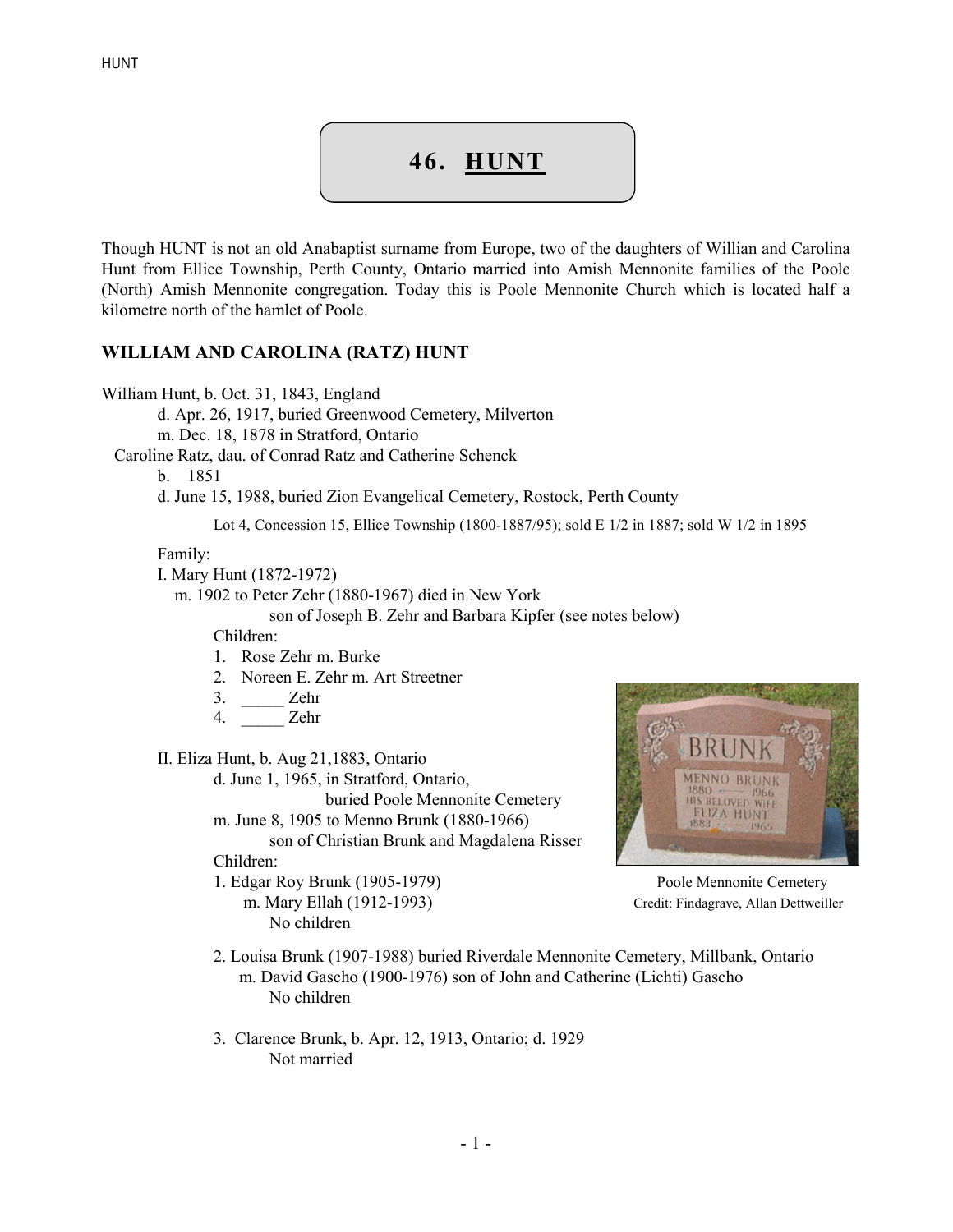- 4. David Alvin Brunk (1919-1957) buried Poole Mennonite Cemetery
	- m. Mary Wagler (1916-2011) buried Poole Mennonite Cemetery dau. of Joseph and Mary (Lichti) Wagler Children:
		- 1) Donald Brunk m. Myra Biehn

Children:

- a. Lynette Brunk m. Jamie Gerber 2 children
- b. Tracy Brunk m. Cory White 1 child

2) Melvin Brunk m. Elida Van Leeuwen

Children:

- a. Ruth Brunk
- b. Mary Brunk
- c. Jonathan Brunk
- 3) Marilyn Brunk m. George Wilhelm No children
- 5. Emma Hunt b. m. Sol Richardt

 They are believed to have lived in Michigan, but nothing is known about whether they had a family.



Menno Brunk and Eliza (Hunt) 1956

Scanned from Jantzi (Boshart) Riser Ulrich Family History and Genealogy, 1982, published by Ruth Yantzi Ryan and Lorraine Roth